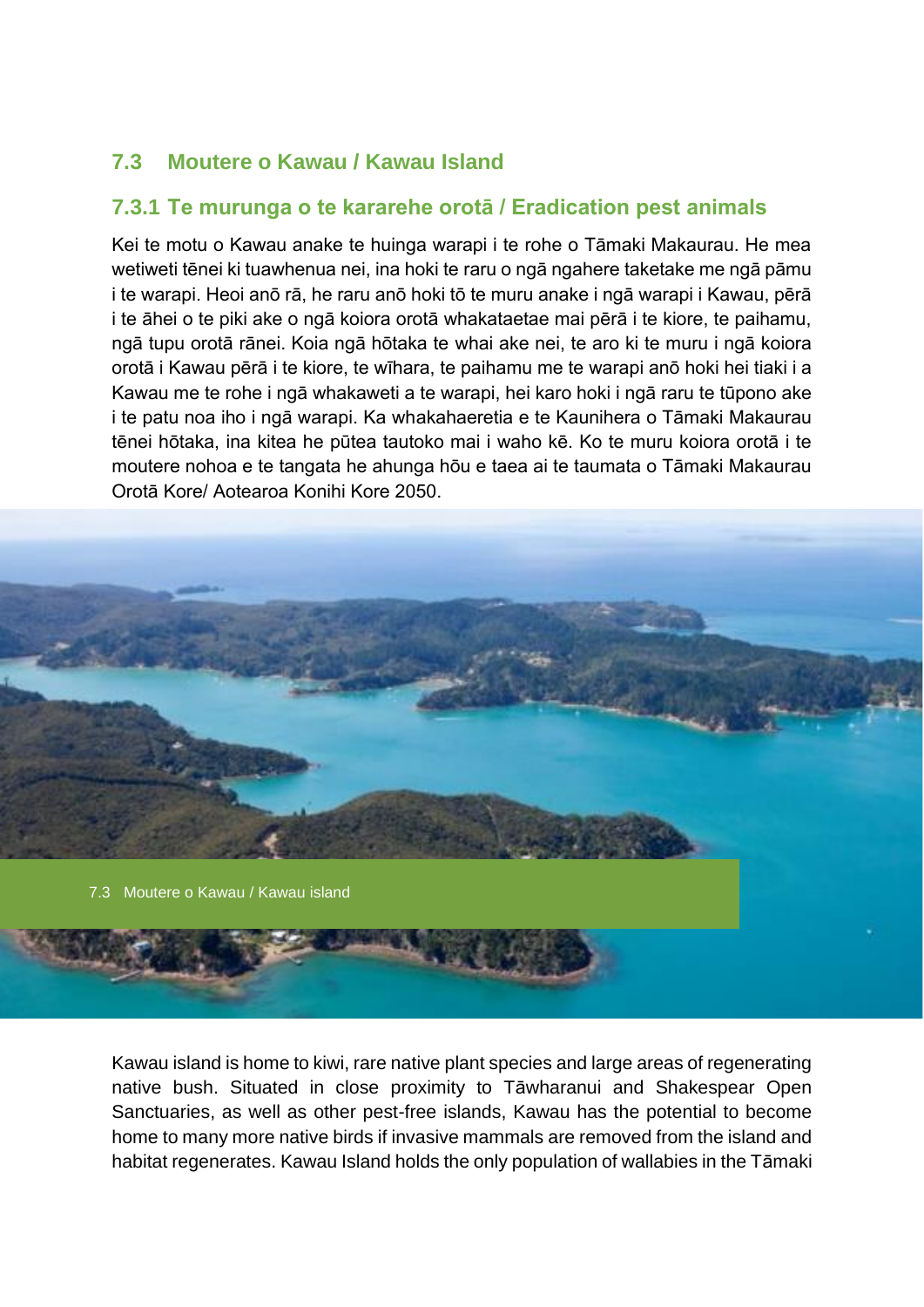Makaurau / Auckland region. This poses a very real risk to the mainland, with wallabies having severe impacts on native forest as well as pastoral farming. However, eradication of wallabies, alone, from Kawau has the potential to have perverse outcomes, such as creating an advantage for competing pests like rats and possums or pest plants. The following programmes combine to cover a multi-species eradication of pest mammals from Kawau, including rats, stoats and possums as well as wallabies, to protect Kawau and the region from the threat of wallabies, while also avoiding unintended outcomes that might arise from managing wallabies in isolation. Auckland Council will manage this programme, contingent on external funding contributions. Eradication of pest mammals from an inhabited island also represents a step-change achievement towards achievement of Pest Free Auckland / Predator Free New Zealand 2050. In addition to mammal eradications, this plan provides for on-going eradication of Argentine ants from Kawau, under section 7.1.

**Objective:** over the duration of the plan Auckland Council will eradicate the pest animals specified below from Kawau Island to prevent adverse effects on economic well-being, the environment, human health, enjoyment of the natural environment and the relationship between Māori, their culture, their traditions and their ancestral lands, waters, sites, wāhi tapu, and taonga.

**Intermediate outcome:** "eradication" which means to reduce the infestation level of the subject to zero levels in an area in the short to medium term.

| Service delivery (control)     | Coordinate a multi-species eradication in collaboration with<br>the Department of Conservation, Local Board, mana whenua<br>and community.<br>Enter any property within the specified geographic area of the<br>programme and carry out control work on this species.<br>Protect the island from reinvasion following eradication,<br>through implementation of Hauraki Gulf Controlled Area<br>programmes. |
|--------------------------------|-------------------------------------------------------------------------------------------------------------------------------------------------------------------------------------------------------------------------------------------------------------------------------------------------------------------------------------------------------------------------------------------------------------|
| Monitoring and<br>surveillance | Undertake inspections, monitoring and surveillance of key risk<br>areas to determine the presence of new infestations and<br>status of existing or historical sites.                                                                                                                                                                                                                                        |
| Enforcement                    | Enforce restrictions on the sale, breeding, distribution and<br>exhibition of the pest animal, including pathway measures to<br>prevent reinvasion following eradication.                                                                                                                                                                                                                                   |
| <b>Education and advice</b>    | Provide information and advice on pest animal identification,<br>impacts and control.<br>Provide information and advice on how to avoid spreading the<br>pest animal.                                                                                                                                                                                                                                       |

## **Principal measures of achievement:**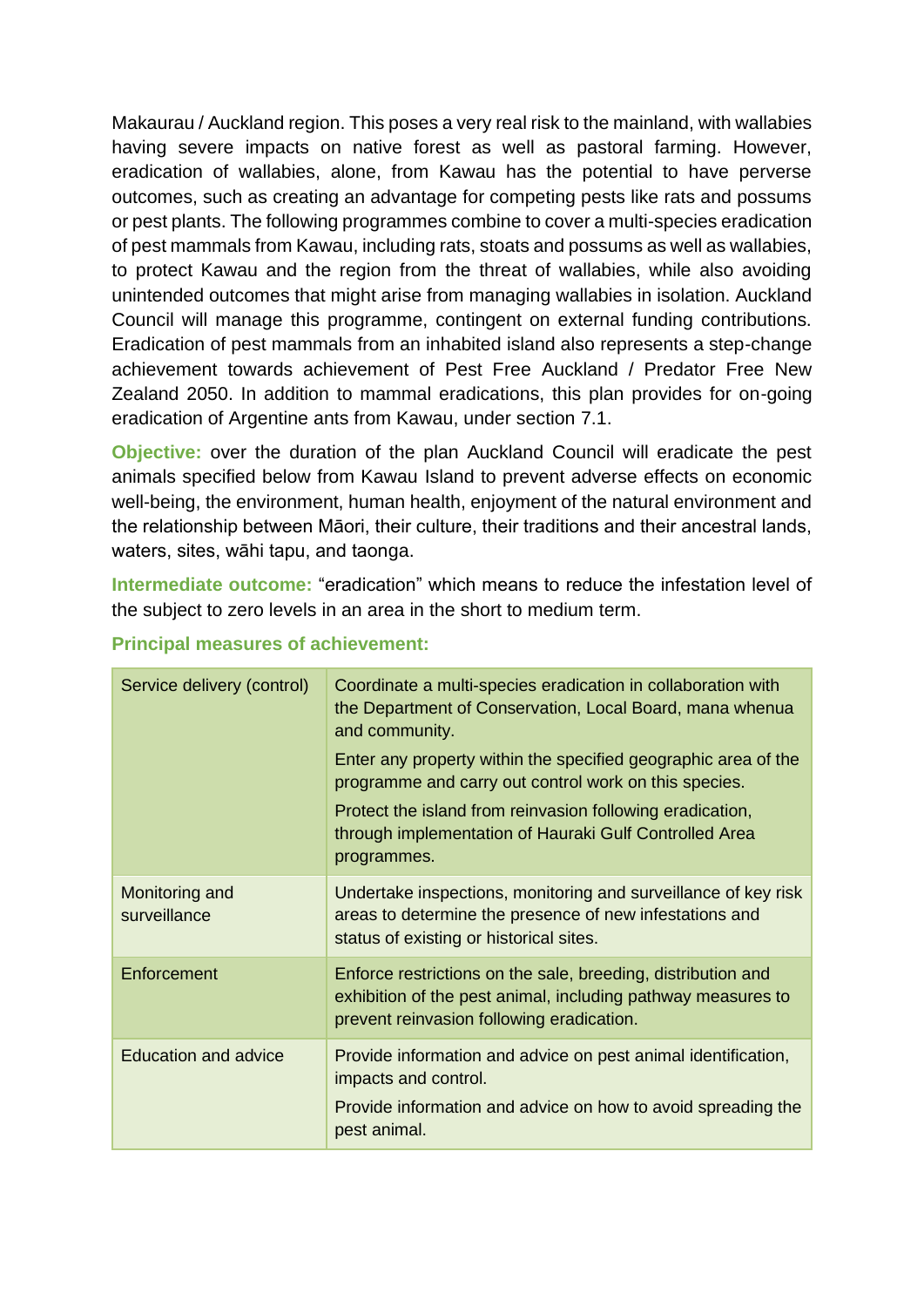### **Possum (***Trichosurus vulpecula***)**

Possums are small marsupials with thick bushy tails, weighing between 1.4-6.4kg and can be grey, brown or black in colour. Possums will predate on eggs and chicks of various threatened birds, including kōkako, and compete for nest sites with hole-nesting birds, such as kiwi and parakeets. Heavy plant browsing by possums can suppress or eliminate preferred plants by selective browsing. This can alter the vegetation composition in invaded ecosystems and ultimately lead to the collapse of palatable canopy species, such as Northern rātā. Possums are also considered serious agricultural pests. They are vectors for bovine TB in cattle and compete directly with stock for pasture.



Nga Manu Images

### **Rats: ship rats (***Rattus rattus***), Norway rats (***Rattus norvegicus***)**

Rats are small black, grey or brown mammals with naked tails. Rats occupy a wide range of terrestrial habitats throughout Aotearoa / New Zealand. Rats are generalist omnivores, their diet includes seed predation, and preying on small animals such as invertebrates, reptiles, amphibians and juvenile birds. They compete with native birds for nests and burrows, and have been implicated in the decline of a number of threatened birds, particularly seabirds. Excessive consumption of seeds by rats can greatly reduce native seedling recruitment and ultimately modify plant communities in invaded ecosystems. Rats are particularly damaging to cereal production, stored products and the food services industry, and are a potential disease vector to humans.



Ship rat, Manaaki Whenua Landcare Research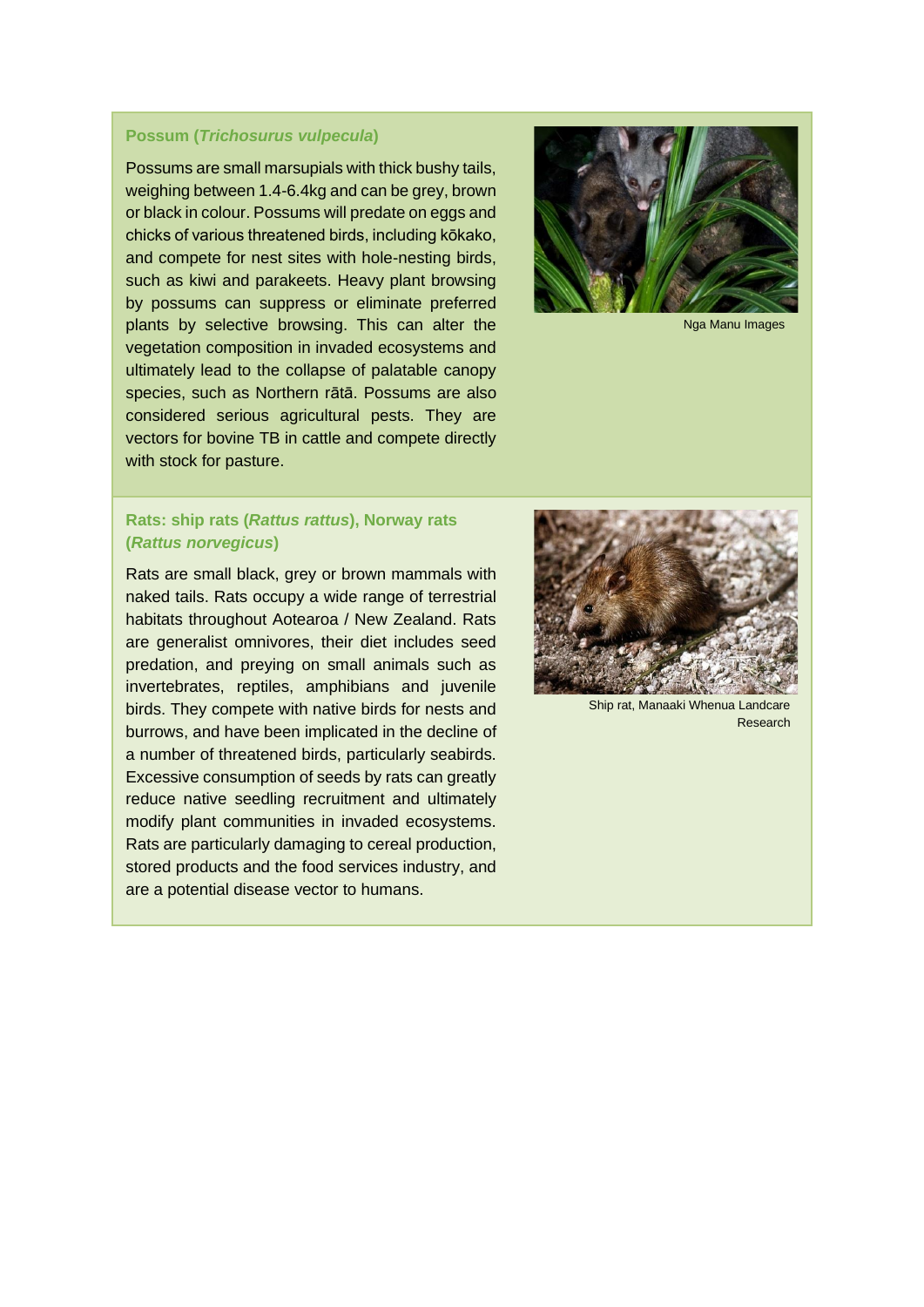### **Mustelids: ferrets (***Mustela furo),* **stoats (***Mustela erminea***), and weasels (***Mustela nivalis***)**

Ferrets, stoats and weasels belong to a group of animals known as mustelids. Ferrets are the largest of the mustelids (600-1,300g) and can be distinguished by a dark 'mask' across their eyes. Stoats are smaller (200–350g) with orange-brown coats and a black tip at end of the tail. Weasels are the smallest (60–120g), with orange-brown coats and a uniformly brown tail.

Mustelids are bold generalist predators and can have devastating impacts on native birds, [amphibians,](https://en.wikipedia.org/wiki/List_of_extinct_animals_of_New_Zealand#Amphibians) reptiles, molluscs, and insects. Ferrets mostly threaten ground nesting birds while stoats and weasels have contributed to the decline and extinction of many forest birds, particularly cavity nesting species. Mustelids are also a vector of a wide range of agricultural diseases including canine distemper and bovine tuberculosis (TB).



Stoat, Department of Conservation

#### **Wallaby (***Macropus***,** *Petrogale* **and** *Wallabia* **spp.)**

Wallabies are medium-sized, semi-nocturnal marsupial mammals. They compete directly with livestock for pasture and have a substantial diet overlap with sheep resulting in large production losses in the sheep and beef industry. They also damage newly planted radiata pine plantations, browse native forest seedlings and destroy understorey, favouring kāmahi and māhoe.

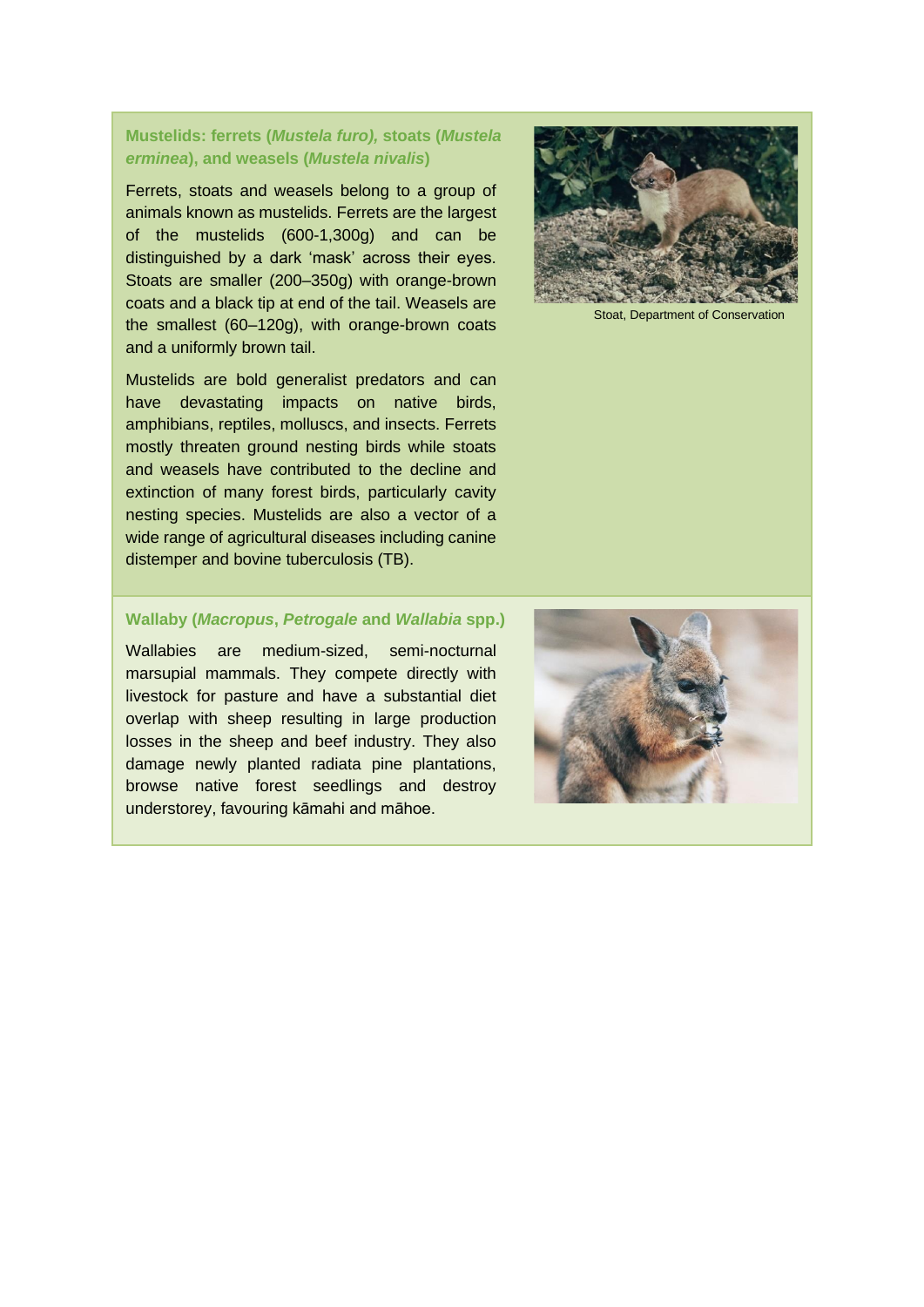## **7.4 Moutere o Waiheke / Waiheke Island**

## **7.4.1 Te murunga o te kararehe orotā / Eradication pest animals**

He kāinga a Waiheke nō te tini manu takutai moana, repo kei te rarua te kōkopu, me te rahi atu o ngā uara kanorau-koiora e whakawetihia ana e te orotā. Tēra a Waiheke te noho hei kāinga hōu mō ētahi momo hōu kei te rarua, pērā i te kiwi, ina taea ngā koiora orotā te muru. Āpiti atu ki tērā he poto noa te kauhoe atu i Waiheke ki ētahi atu motu orotā-kore, ina ka noho tonu ngā koiora orotā pērā i te kiore me te wīhara i runga o Waiheke, ka mau tonu te āhei kia pokea anō aua moutere. Ko ngā hōtaka e whai ake nei e aro ana ki te muru i te hia momo koiora orotā i Waiheke mai i te kiore, te wīhara me te poaka puihi. Ka whakahaeretia e te Kaunihera o Tāmaki Makaurau tēnei hōtaka, ina kitea he pūtea tautoko mai i waho kē. Ko te muru koiora orotā i te moutere nohoa e te tangata he ahunga hōu e taea ai te taumata o Tāmaki Makaurau Orotā Kore / Aotearoa Konihi Kore 2050.



Waiheke is home to many native shorebirds, wetlands with threatened kōkopu, and other high biodiversity values that are threatened by pests. Waiheke has the potential to be home to new threatened species introductions, such as kiwi, if mammalian pests are removed. The community-led initiative Te Korowai o Waiheke has a goal of eradicating rats and stoats from the island as part of a broader vision to protect and restore the island's native biodiversity. In addition, Waiheke is within swimming distance of other pest-free islands, and while pests such as rats and stoats remain on Waiheke this poses a source of on-going reinvasion of surrounding islands. The following programmes combine to cover a multi-species eradication of pest mammals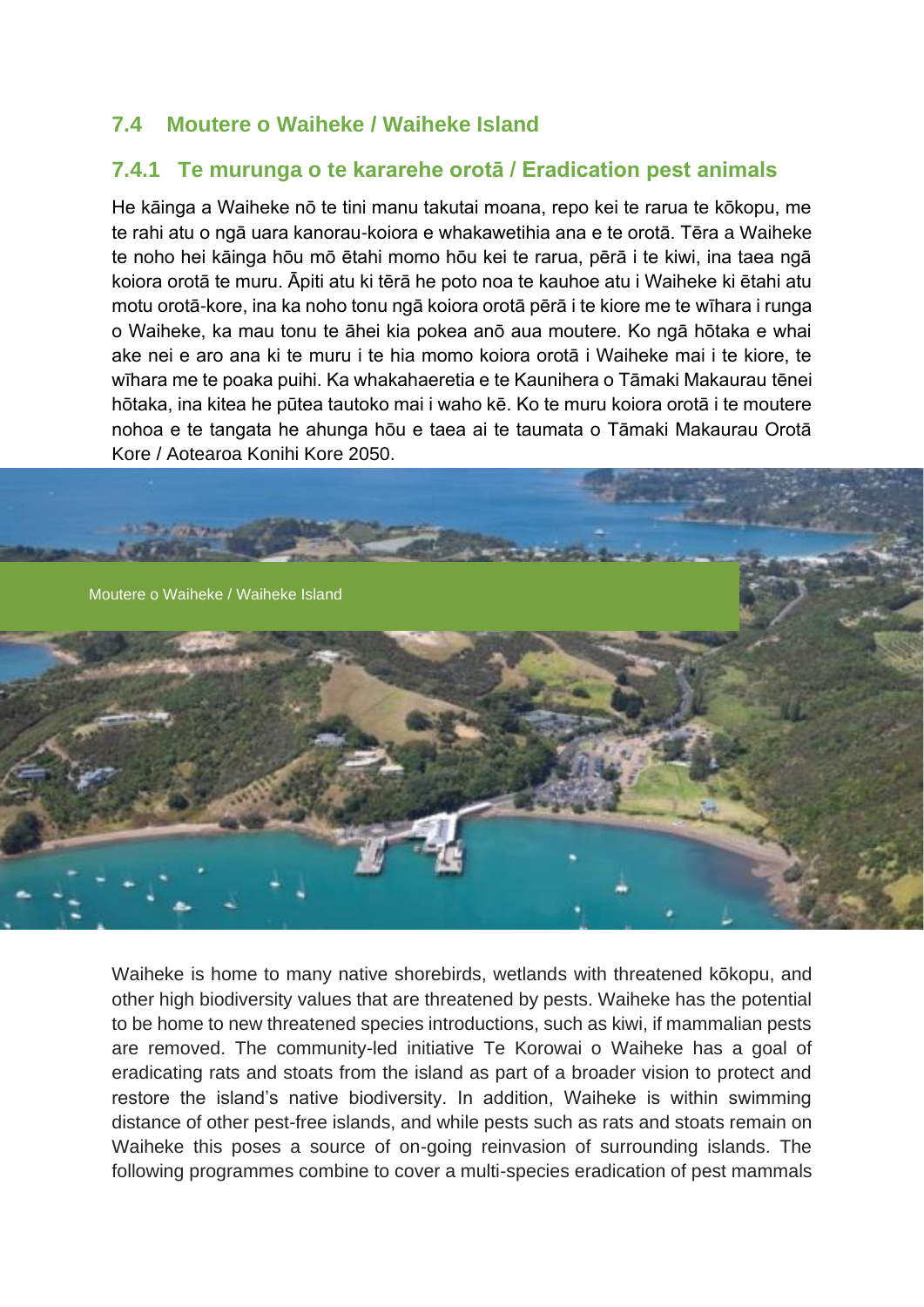from Waiheke, including rats, stoats and feral pigs. Auckland Council will contribute to these programmes, contingent on continued external funding contributions. Eradication of pest mammals from an inhabited island also represents a step-change achievement towards achievement of Pest Free Auckland / Predator Free New Zealand 2050.

**Objective:** over the duration of the plan Auckland Council and Te Korowai o Waiheke partners will eradicate the pest animals specified below from Waiheke Island to prevent adverse effects on economic well-being, the environment, human health, enjoyment of the natural environment and the relationship between Māori, their culture, their traditions and their ancestral lands, waters, sites, wāhi tapu, and taonga.

**Intermediate outcome:** "eradication" which means to reduce the infestation level of the subject to zero levels in an area in the short to medium term.

| Service delivery (control)     | Contribute to a multi-species eradication in collaboration with<br>the Department of Conservation, Local Board, mana whenua<br>and community.                                                                                                                  |
|--------------------------------|----------------------------------------------------------------------------------------------------------------------------------------------------------------------------------------------------------------------------------------------------------------|
|                                | Enter any property within the specified geographic area of<br>the programme and carry out control work on these species.<br>Protect the island from reinvasion following eradication,<br>through implementation of Hauraki Gulf Controlled Area<br>programmes. |
| Monitoring and<br>surveillance | Undertake inspections, monitoring and surveillance of key<br>risk areas to determine the presence of new infestations and<br>status of existing or historical sites.                                                                                           |
| Enforcement                    | Enforce restrictions on the sale, breeding, distribution and<br>exhibition of the pest animal, including pathway measures to<br>prevent reinvasion following eradication.                                                                                      |
| <b>Education and advice</b>    | Provide information and advice on pest animal identification,<br>impacts and control.<br>Provide information and advice on how to avoid spreading<br>the pest animal.                                                                                          |

## **Principal measures of achievement:**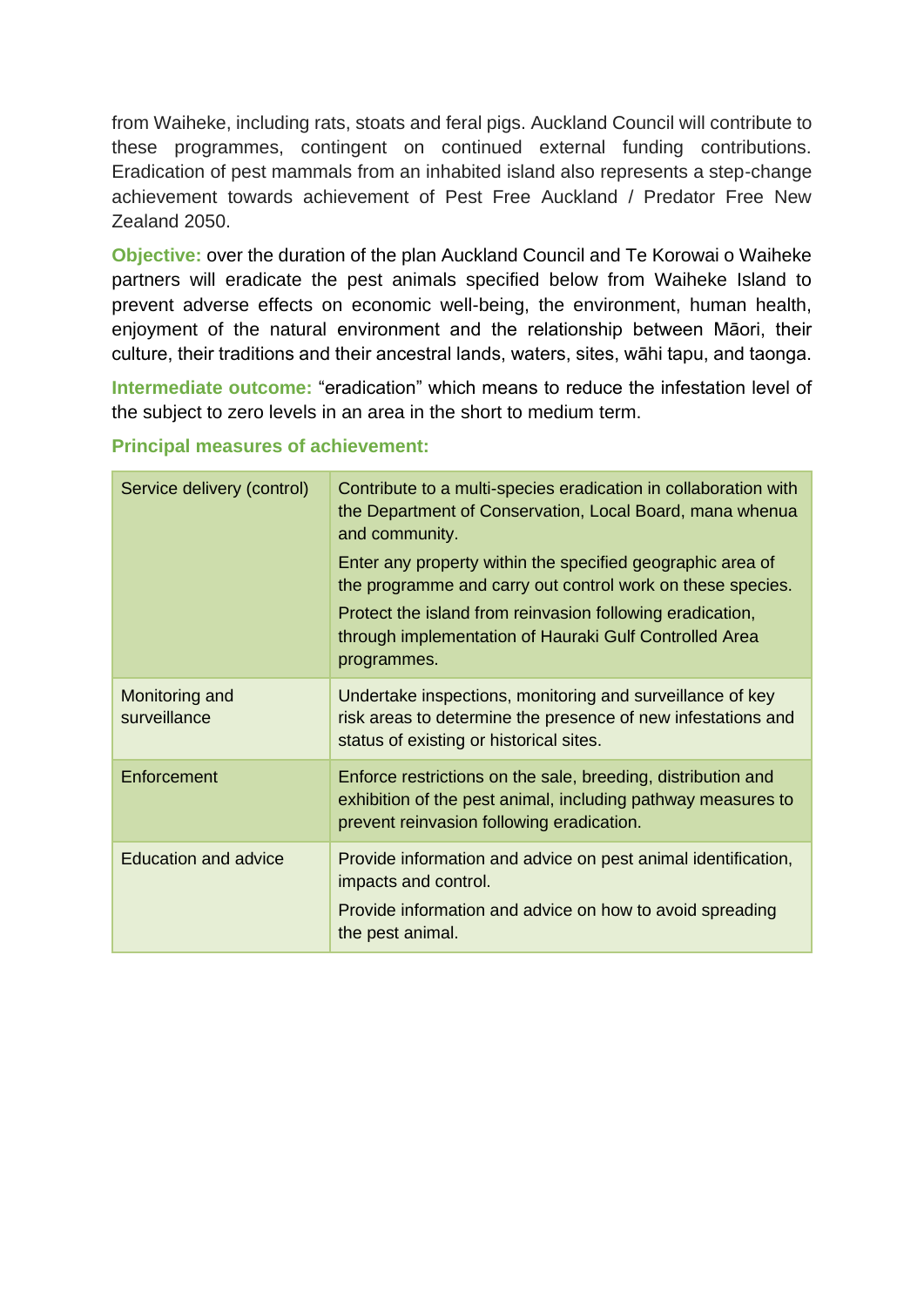#### **Feral pigs<sup>1</sup> (***Sus scrofa***)**

Feral pigs are large (sometimes over 300kg), black to brown, stoutly built mammals with large heads and well-developed canine teeth. They actively scavenge during the day and will overturn large areas of soil to consume soil invertebrates, especially earthworms. In invaded ecosystems, they prey on and compete with native species, alter nutrient cycles, damage vegetation and soil, and facilitate the spread of weeds and plant diseases, including kauri dieback disease. They are of high risk to the primary production industry as vectors of bovine tuberculosis. International trading options may be reduced if the Aotearoa / New Zealand feral pig population became a reservoir for swine fever or foot and mouth disease. Feral pig attacks on humans are rare but could be potentially fatal.

### **Rats: ship rats (***Rattus rattus***), Norway rats (***Rattus norvegicus***)**

Rats are small black, grey or brown mammals with naked tails. Rats occupy a wide range of terrestrial habitats throughout Aotearoa / New Zealand. Rats are generalist omnivores, their diet includes seed predation, and preying on small animals such as invertebrates, reptiles, amphibians and juvenile birds. They compete with native birds for nests and burrows, and have been implicated in the decline of a number of threatened birds, particularly seabirds. Excessive consumption of seeds of native plants by rats can greatly reduce seedling recruitment and ultimately modify plant communities in invaded ecosystems. Rats are also considered primary production pests, and are particularly damaging to cereal production and stored products. They are domestic pests, a nuisance to the food services industry and a potential disease vector to humans.



Manaaki Whenua Landcare Research



Ship rat, Manaaki Whenua Landcare Research

*<sup>1</sup> A feral pig includes any pig that is not:*

*a) held behind effective fences or otherwise constrained; and*

*b) identified by ear tag*